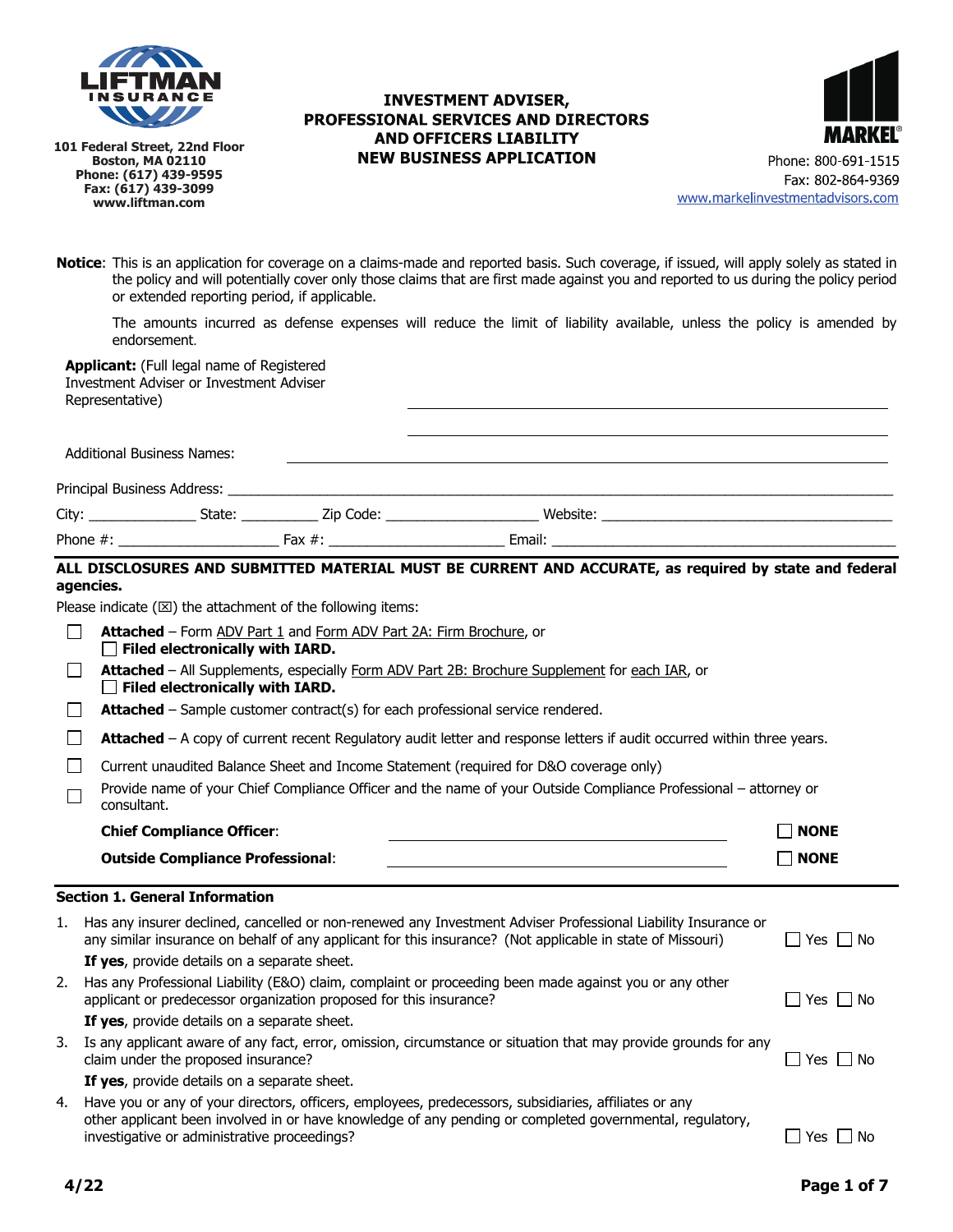|                                                                                                                                    | b. If no, do you agree to notify us within 30 days if you start to render advisory services to such a customer? $\Box$ Yes $\Box$ No                                                                                                                                                                                                                                                                                                                                                                                                                                                                                                                                                                                                                                                                                                                |                                                                                                                                                    |                                                                                                                   |  |
|------------------------------------------------------------------------------------------------------------------------------------|-----------------------------------------------------------------------------------------------------------------------------------------------------------------------------------------------------------------------------------------------------------------------------------------------------------------------------------------------------------------------------------------------------------------------------------------------------------------------------------------------------------------------------------------------------------------------------------------------------------------------------------------------------------------------------------------------------------------------------------------------------------------------------------------------------------------------------------------------------|----------------------------------------------------------------------------------------------------------------------------------------------------|-------------------------------------------------------------------------------------------------------------------|--|
| 6.                                                                                                                                 | Do you act as adviser or consultant for any Taft-Hartley, union or governmental employee benefit plans?                                                                                                                                                                                                                                                                                                                                                                                                                                                                                                                                                                                                                                                                                                                                             |                                                                                                                                                    | Yes     No                                                                                                        |  |
|                                                                                                                                    | If yes, attach a list of accounts and assets.                                                                                                                                                                                                                                                                                                                                                                                                                                                                                                                                                                                                                                                                                                                                                                                                       |                                                                                                                                                    |                                                                                                                   |  |
| 7.                                                                                                                                 | During the last 3 years, have you or any affiliate considered or been involved in any attempted or completed<br>merger, acquisition, divestiture or significant change in principals?                                                                                                                                                                                                                                                                                                                                                                                                                                                                                                                                                                                                                                                               |                                                                                                                                                    | $\Box$ Yes $\Box$ No                                                                                              |  |
|                                                                                                                                    | If yes, provide details on a separate sheet.                                                                                                                                                                                                                                                                                                                                                                                                                                                                                                                                                                                                                                                                                                                                                                                                        |                                                                                                                                                    |                                                                                                                   |  |
| 8.                                                                                                                                 | What percentage of your revenue is derived from professional entertainers, celebrities, athletes and musicians?                                                                                                                                                                                                                                                                                                                                                                                                                                                                                                                                                                                                                                                                                                                                     |                                                                                                                                                    | $\%$                                                                                                              |  |
|                                                                                                                                    | If none, check here: $\Box$                                                                                                                                                                                                                                                                                                                                                                                                                                                                                                                                                                                                                                                                                                                                                                                                                         |                                                                                                                                                    |                                                                                                                   |  |
| 9.                                                                                                                                 | Do you provide personal management services such as sports management or bill paying or other concierge<br>services to any customer?                                                                                                                                                                                                                                                                                                                                                                                                                                                                                                                                                                                                                                                                                                                |                                                                                                                                                    | Yes $\Box$ No                                                                                                     |  |
|                                                                                                                                    | 10. Trading errors                                                                                                                                                                                                                                                                                                                                                                                                                                                                                                                                                                                                                                                                                                                                                                                                                                  |                                                                                                                                                    |                                                                                                                   |  |
|                                                                                                                                    | Before a trade is executed, are there procedures in place to ensure the trade does not violate the investment<br>agreement and that the correct trade amount is being executed?                                                                                                                                                                                                                                                                                                                                                                                                                                                                                                                                                                                                                                                                     |                                                                                                                                                    | □ No<br>l Yes                                                                                                     |  |
|                                                                                                                                    | a. Are there mechanisms or policies in place to quickly identify if a trading error has occurred?                                                                                                                                                                                                                                                                                                                                                                                                                                                                                                                                                                                                                                                                                                                                                   |                                                                                                                                                    | Yes $  \cdot  $ No                                                                                                |  |
|                                                                                                                                    | If yes, attach your policy and procedures.                                                                                                                                                                                                                                                                                                                                                                                                                                                                                                                                                                                                                                                                                                                                                                                                          |                                                                                                                                                    |                                                                                                                   |  |
|                                                                                                                                    | b. Have you ever had a trading error loss in excess of \$5,000?                                                                                                                                                                                                                                                                                                                                                                                                                                                                                                                                                                                                                                                                                                                                                                                     |                                                                                                                                                    | $\Box$ Yes $\Box$ No                                                                                              |  |
|                                                                                                                                    | If yes, provide details (i.e. dates, amounts, by whom the loss was paid).                                                                                                                                                                                                                                                                                                                                                                                                                                                                                                                                                                                                                                                                                                                                                                           |                                                                                                                                                    |                                                                                                                   |  |
|                                                                                                                                    | 11. Do you provide ERISA 3(38) Investment Manager or ERISA 3(21) Limited Scope<br>Fiduciary services to your customers?                                                                                                                                                                                                                                                                                                                                                                                                                                                                                                                                                                                                                                                                                                                             |                                                                                                                                                    | $\Box$ Yes $\Box$ No                                                                                              |  |
|                                                                                                                                    | If yes, please include the professional service contracts with the submission.                                                                                                                                                                                                                                                                                                                                                                                                                                                                                                                                                                                                                                                                                                                                                                      |                                                                                                                                                    |                                                                                                                   |  |
|                                                                                                                                    | <b>ERISA Service</b>                                                                                                                                                                                                                                                                                                                                                                                                                                                                                                                                                                                                                                                                                                                                                                                                                                | <b>Regulatory Assets Under Management</b>                                                                                                          | <b>Number Of Accounts</b>                                                                                         |  |
|                                                                                                                                    |                                                                                                                                                                                                                                                                                                                                                                                                                                                                                                                                                                                                                                                                                                                                                                                                                                                     | <b>And Advisement</b>                                                                                                                              |                                                                                                                   |  |
|                                                                                                                                    | ERISA 3(38) Investment Manager                                                                                                                                                                                                                                                                                                                                                                                                                                                                                                                                                                                                                                                                                                                                                                                                                      | \$                                                                                                                                                 |                                                                                                                   |  |
|                                                                                                                                    | ERISA 3(21) Limited Scope Fiduciary                                                                                                                                                                                                                                                                                                                                                                                                                                                                                                                                                                                                                                                                                                                                                                                                                 | $\overline{\mathsf{s}}$                                                                                                                            |                                                                                                                   |  |
|                                                                                                                                    | 12. Is your firm a single employee/owner firm?                                                                                                                                                                                                                                                                                                                                                                                                                                                                                                                                                                                                                                                                                                                                                                                                      |                                                                                                                                                    | $\Box$ Yes $\Box$ No                                                                                              |  |
|                                                                                                                                    | 13. Custodians/Trade Associations - Please indicate ( $\boxtimes$ ):                                                                                                                                                                                                                                                                                                                                                                                                                                                                                                                                                                                                                                                                                                                                                                                |                                                                                                                                                    |                                                                                                                   |  |
|                                                                                                                                    | Fidelity<br>TD Ameritrade<br>Scottrade<br>Folio Institutional<br>Pershing<br>Schwab<br><b>FPA</b><br>Garrett Network<br>Fi360<br><b>BAM</b><br>Other:                                                                                                                                                                                                                                                                                                                                                                                                                                                                                                                                                                                                                                                                                               | <b>National Advisors Trust</b><br>Trust Company of America<br>Shareholders Services Group<br>Raymond James Advisory<br><b>NAPFA</b><br><b>XYPN</b> |                                                                                                                   |  |
| 14. List all advisers who provide financial advice. Independent Contractors (1099) are not automatically covered under the policy. |                                                                                                                                                                                                                                                                                                                                                                                                                                                                                                                                                                                                                                                                                                                                                                                                                                                     |                                                                                                                                                    |                                                                                                                   |  |
|                                                                                                                                    |                                                                                                                                                                                                                                                                                                                                                                                                                                                                                                                                                                                                                                                                                                                                                                                                                                                     |                                                                                                                                                    |                                                                                                                   |  |
|                                                                                                                                    | Refer to Question 22. for additional coverage request. (If needed, attach a separate sheet.)<br><b>Name Of All Individual Advisers</b>                                                                                                                                                                                                                                                                                                                                                                                                                                                                                                                                                                                                                                                                                                              |                                                                                                                                                    | <b>CRD Number</b>                                                                                                 |  |
|                                                                                                                                    |                                                                                                                                                                                                                                                                                                                                                                                                                                                                                                                                                                                                                                                                                                                                                                                                                                                     | <b>Professional Designations</b>                                                                                                                   |                                                                                                                   |  |
|                                                                                                                                    |                                                                                                                                                                                                                                                                                                                                                                                                                                                                                                                                                                                                                                                                                                                                                                                                                                                     |                                                                                                                                                    |                                                                                                                   |  |
|                                                                                                                                    | 15. Conflicts of Interest - Please explain any yes responses on a separate sheet.<br>Do you or any of your partners, members, managers, officers, directors, employees or associated professionals:<br>а.<br>(1) Act as both Trustee and adviser to any customer?<br>(2) Act as a director, partner, member, manager, officer, employee or any other position of control<br>for any organization in which customers are solicited to invest?<br>(3) Advise or solicit customers to invest in any enterprise in which any firm member has more than 5%<br>ownership interest?<br>(4) Do you currently use performance-based fees?<br>If yes:<br>(a) Are all customers exempted from Rule 205(a) or deemed "Qualified Clients"?<br>(b) How many customers have performance-based fees?<br>(5) Do you use third party solicitors to generate business? |                                                                                                                                                    | $\Box$ Yes $\Box$ No<br>    Yes     No<br>_  Yes   __  No<br>Yes $\Box$ No<br>_  Yes ∟ No<br>$\Box$ Yes $\Box$ No |  |
|                                                                                                                                    | 4/22                                                                                                                                                                                                                                                                                                                                                                                                                                                                                                                                                                                                                                                                                                                                                                                                                                                |                                                                                                                                                    | Page 2 of 7                                                                                                       |  |

**If yes**, provide details on a separate sheet.

a. **If yes**, provide details on a separate sheet.

5. Is any advisory customer an investment company (registered or unregistered), REIT, limited partnership,

collective investment trust or any other pooled investment vehicle?  $\Box$  Yes  $\Box$  Yes  $\Box$  No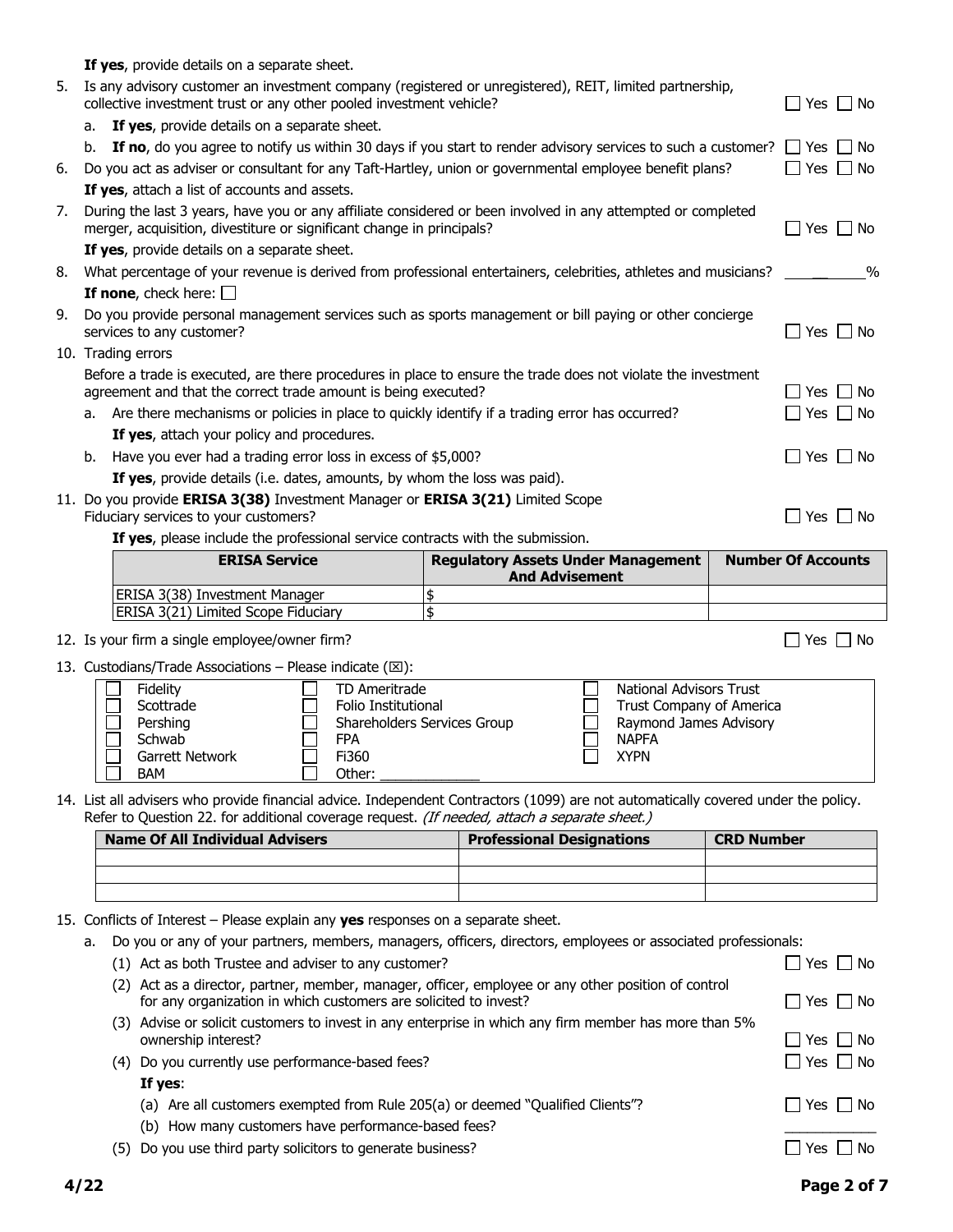|    | If yes:                                                                                                                                                                                          |                      |
|----|--------------------------------------------------------------------------------------------------------------------------------------------------------------------------------------------------|----------------------|
|    | (a) Is the arrangement in compliance with state or federal regulations?                                                                                                                          | Yes     No           |
|    | (b) Do the solicitors evidence this arrangement to prospective customers?                                                                                                                        | $\Box$ Yes $\Box$ No |
|    | (c) How many solicitors are used?                                                                                                                                                                |                      |
| b. | Is any applicant a director, officer, employee or in a position of control for any organization<br>or enterprise (including all subsidiaries and affiliates) which is also an advisory customer? | $\Box$ Yes $\Box$ No |
|    | 16. Disclosure Events - Please explain any <b>yes</b> responses on a separate sheet.                                                                                                             |                      |
|    | Have you or any associated professional ever:                                                                                                                                                    |                      |
| a. | Had a professional license or registration denied, suspended, revoked, non-renewed or restricted?                                                                                                | $\Box$ Yes $\Box$ No |
| b. | Been formally reprimanded by any court, administrative or regulatory agency?                                                                                                                     | $\Box$ Yes $\Box$ No |
| C. | Had a complaint filed with any consumer agency, state securities department, insurance<br>department or your broker-dealer, SEC, FINRA or other regulatory agency?                               | $\Box$ Yes $\Box$ No |
| d. | Been audited by the SEC, FINRA, any state securities department or other licensing or regulatory agency?                                                                                         | $\Box$ Yes $\Box$ No |
| e. | Been formally accused of violating any professional association's code of ethics?                                                                                                                | Yes     No           |
| f. | Been convicted of a felony or any civil proceedings?                                                                                                                                             | Yes     No           |
| q. | Been involved in, or are aware of, any fee disputes including suits?                                                                                                                             | Yes │ │ No           |

**NOTE**: Mutual Funds or ETFs in your portfolios that hold other security types shown below should be considered mutual funds or ETFs for the lower schedule. List only the portion of the below products not held within Mutual Funds or ETFs.

### 17. Provide the percentage of total assets you advise in each of the following categories. (Must total 100%.)

|               | <b>Classes And Types Of Assets Managed And</b>      |               | <b>Classes And Types Of Assets Managed And</b>    |
|---------------|-----------------------------------------------------|---------------|---------------------------------------------------|
| $\frac{0}{0}$ | <b>Assets Advised</b>                               | $\frac{0}{0}$ | <b>Assets Advised</b>                             |
|               |                                                     |               | Foreign Securities (Traded 100% outside the       |
|               | Mutual Funds (all investment styles)                |               | $U.S.$ )                                          |
|               | Cash                                                |               | Certificates of Deposit                           |
|               | Closed-End Investment Companies                     |               | Unit Investment Trusts (UIT)                      |
|               | <b>Variable Annuities</b>                           |               | <b>Unlisted Stocks</b>                            |
|               | <b>Investment Grade Bonds</b>                       |               | <b>Unregistered Securities</b>                    |
|               | Listed Stocks                                       |               | <b>Index Linked Securities</b>                    |
|               | Exchange Traded Funds (ETF) (excluding leveraged    |               |                                                   |
|               | and inverse)                                        |               | Junk Bonds / Below Investment Grade               |
|               | Leveraged Exchange Traded Funds                     |               | Promissory Notes / Leases / Receivables           |
|               | <b>Inverse Exchange Traded Funds</b>                |               | Hedge Funds                                       |
|               | <b>Municipal Securities</b>                         |               | Fund of Hedge Funds                               |
|               | <b>Options</b>                                      |               | Guaranteed Investment Contracts (GIC)             |
|               | <b>REITs Publicly Traded</b>                        |               | Collective Investment Trusts / Fund (CIT / CIF)   |
|               | REITs / REIFs Privately Traded                      |               | Tangibles (gold, silver, collectibles, coins, etc |
|               | Limited Partnership/General Partnerships or similar |               | Asset-Backed Securities, Mortgage-Backed          |
|               | Pooled Investment Vehicles                          |               | Securities, CMO, CDOs.                            |
|               | Exchange Traded Notes (ETN)                         |               | Church Bonds                                      |
|               | Other:                                              |               | <b>Other Derivatives or Structured Products</b>   |

18. Provide approximate percentages of professional services. Must total 100%. Indicate all services that you provide. (Note: LPOA = Limited Power of Attorney)

| $\frac{0}{0}$ | <b>Nature Of Practice</b>                     | $\frac{0}{0}$ | <b>Nature Of Practice</b>                  |
|---------------|-----------------------------------------------|---------------|--------------------------------------------|
|               | Modular / Comprehensive Financial Planning /  |               | Investment Management or Pension / Benefit |
|               | Preparation / Advising                        |               | Consulting                                 |
|               | Divorce Financial Consulting                  |               | Hourly Advice                              |
|               | Discretionary Asset Management (LPOA)         |               | <b>Wrap Accounts</b>                       |
|               | Non-Discretionary Asset Management (LPOA with |               |                                            |
|               | Prior Consent)                                |               | <b>Tax Preparation</b>                     |
|               | Asset Monitoring (No LPOA to Direct Trades)   |               | Seminars / Education                       |
|               | Product Sales Based On Financial Plan         |               | Third Party Pension Administration         |
|               | Product Sales Not Based On Financial Plan     |               | <b>Timing Services</b>                     |
|               | Publish Newsletters for Subscription or Fee   |               | Third Party Money Managers                 |
|               | Other:                                        |               |                                            |

19. Sources of revenue: Provide gross annual revenues from financial planning, advisory activities, and commissions from the sales of securities and/or life and health insurance received by all covered individuals and entities.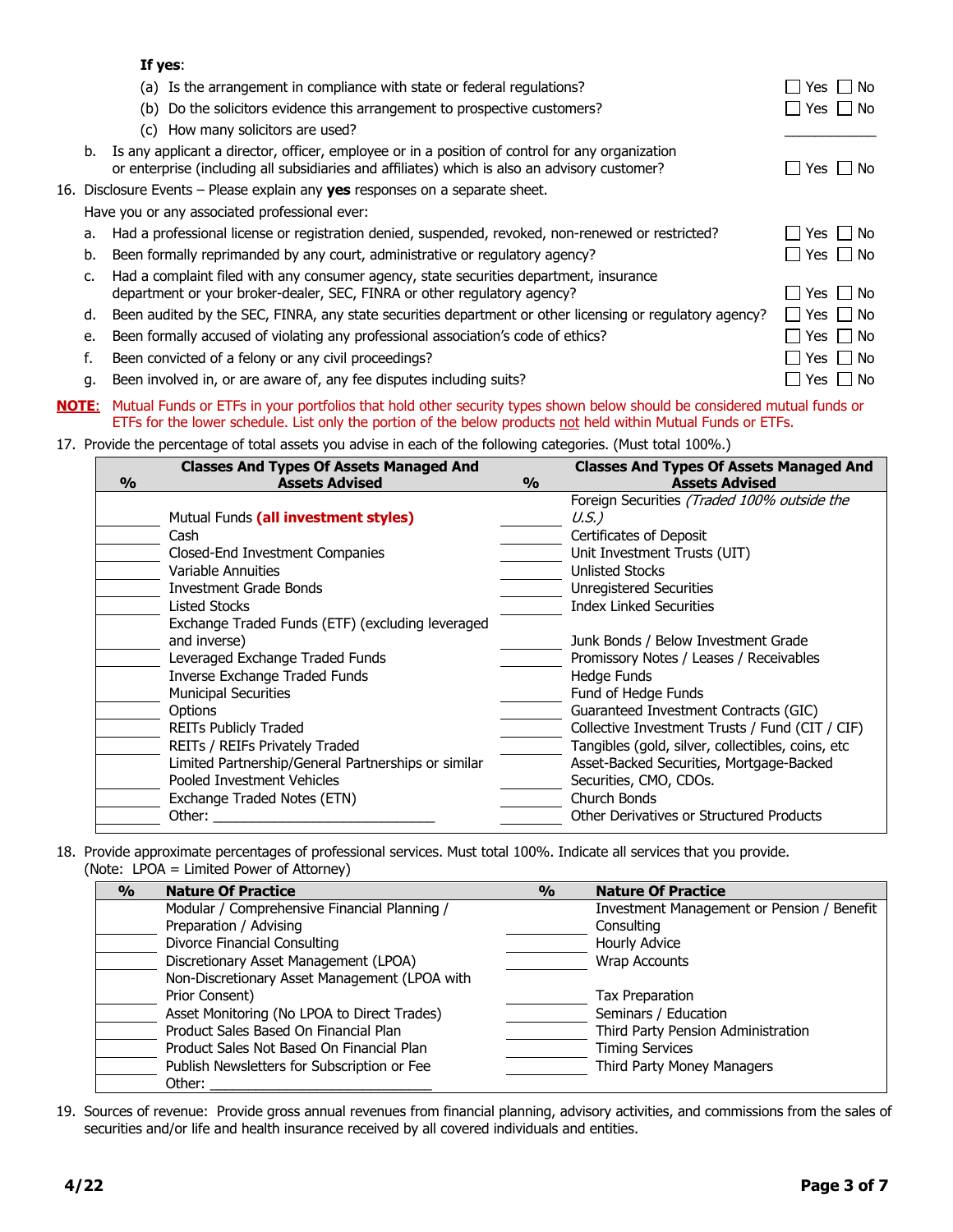| Year                        | <b>Annual Total Gross</b><br>Revenues (100%) | % Fee Only<br><b>Revenues</b> | % Commission $\vert \#$ Of Financial<br><b>Revenues</b> | <b>Advisors</b> |
|-----------------------------|----------------------------------------------|-------------------------------|---------------------------------------------------------|-----------------|
| Last Year:                  |                                              | %                             | $\%$                                                    |                 |
| Projected for Current Year: |                                              | %                             | %                                                       |                 |
| Projected for Next Year:    |                                              | $\%$                          | $\%$                                                    |                 |

20. Value of Regulatory Assets Under Management (AUM) or Assets Under Advisement (AUA)

|          | <b>AUM - Discretionary Accounts</b>                                                                                                                                                                                                                                                              | <b>Market Asset</b><br><b>Value</b> |          | <b>Value Of Largest</b><br><b>Account</b>                                                                                                    | # Of<br><b>Customers</b> |
|----------|--------------------------------------------------------------------------------------------------------------------------------------------------------------------------------------------------------------------------------------------------------------------------------------------------|-------------------------------------|----------|----------------------------------------------------------------------------------------------------------------------------------------------|--------------------------|
|          | Discretionary AUM accounts                                                                                                                                                                                                                                                                       | \$                                  | \$       |                                                                                                                                              |                          |
|          | <b>AUM - Non-Discretionary Accounts</b>                                                                                                                                                                                                                                                          | <b>Market Asset</b><br><b>Value</b> |          | <b>Value Of Largest</b><br><b>Account</b>                                                                                                    | # Of<br><b>Customers</b> |
|          | Non-Discretionary AUM accounts                                                                                                                                                                                                                                                                   | \$                                  | \$       |                                                                                                                                              |                          |
|          | AUA - Investment Consulting, Monitoring Or Referral                                                                                                                                                                                                                                              | <b>Market Asset</b><br><b>Value</b> |          | <b>Value Of Largest</b><br><b>Account</b>                                                                                                    | # Of<br><b>Customers</b> |
|          | Total Asset Monitoring (No LPOA to Direct Trades)                                                                                                                                                                                                                                                | \$                                  | \$       |                                                                                                                                              |                          |
|          | Total Referral to Third Party Money Manager Accounts<br>(no Direct Management)                                                                                                                                                                                                                   | \$                                  | \$       |                                                                                                                                              |                          |
|          | <b>TOTALS FOR ALL AUM AND AUA ACCOUNTS: \$</b>                                                                                                                                                                                                                                                   |                                     |          |                                                                                                                                              |                          |
|          | 21. Requested limits and deductibles: WE DO NOT GUARANTEE TO OFFER ANY OF THE BELOW LIMITS OR DEDUCTIBLES.<br>Please indicate ( $\boxtimes$ ) Limits Requested:<br>\$1,000,000 / \$1,000,000<br>\$500,000 / \$1,000,000<br>$\Box$<br>\$2,000,000 / \$2,000,000<br>Other: $\frac{1}{2}$<br>$\Box$ |                                     | $\Box$   | \$1,000,000 / \$2,000,000                                                                                                                    |                          |
|          | Please indicate ( $\boxtimes$ ) Deductible Requested:<br>\$10,000<br>\$25,000<br>\$50,000                                                                                                                                                                                                        | $\Box$                              | \$75,000 | \$100,000                                                                                                                                    |                          |
|          | <b>Section 2. Supplemental Coverages</b>                                                                                                                                                                                                                                                         |                                     |          |                                                                                                                                              |                          |
|          | SUPPLEMENTAL QUESTIONNAIRE TO BE COMPLETED FOR ADDITIONAL COVERAGE                                                                                                                                                                                                                               |                                     |          |                                                                                                                                              |                          |
|          | $-$ If completed, this will become part of the application $-$                                                                                                                                                                                                                                   |                                     |          |                                                                                                                                              |                          |
|          | If you desire coverage for the below activities, please complete the corresponding questions:<br>Tax preparation<br>Decline coverage<br>Independent contractors<br>Decline coverage<br>Life sales<br>Decline coverage<br>Decline coverage<br>Directors & Officers Liability                      |                                     |          | Requested. Complete Question 22.<br>Requested. Complete Question 23.<br>Requested. Complete Question 24.<br>Requested. Complete Question 25. |                          |
|          | NOTE: If you decline all supplemental coverage you may proceed to the NOTICE TO THE APPLICANT section below.<br>22. IF COVERAGE FOR TAX PREPARATION IS DESIRED, PLEASE COMPLETE THE FOLLOWING:<br>Provide gross annual tax preparation revenue: \$                                               |                                     |          |                                                                                                                                              |                          |
|          | 23. IF COVERAGE FOR INDEPENDENT CONTRACTORS IS DESIRED, PLEASE COMPLETE THE FOLLOWING:<br>List the CRD numbers and names of any independent contractors (non-employees) giving investment advice on your behalf:<br>(If needed, attach a separate sheet.)                                        |                                     |          |                                                                                                                                              |                          |
| a.<br>b. | <u> The Communication of the Communication of the Communication of the Communication of the Communication of the Co</u>                                                                                                                                                                          |                                     |          |                                                                                                                                              |                          |
|          | 24. IF COVERAGE FOR LIFE SALES IS DESIRED, PLEASE COMPLETE THE FOLLOWING:                                                                                                                                                                                                                        |                                     |          |                                                                                                                                              |                          |
|          | List professionals that provide sales, and include commissions paid directly to that professional in Question 18 (sources of                                                                                                                                                                     |                                     |          |                                                                                                                                              |                          |
|          | revenue): (If needed, attach a separate sheet.)                                                                                                                                                                                                                                                  |                                     |          |                                                                                                                                              |                          |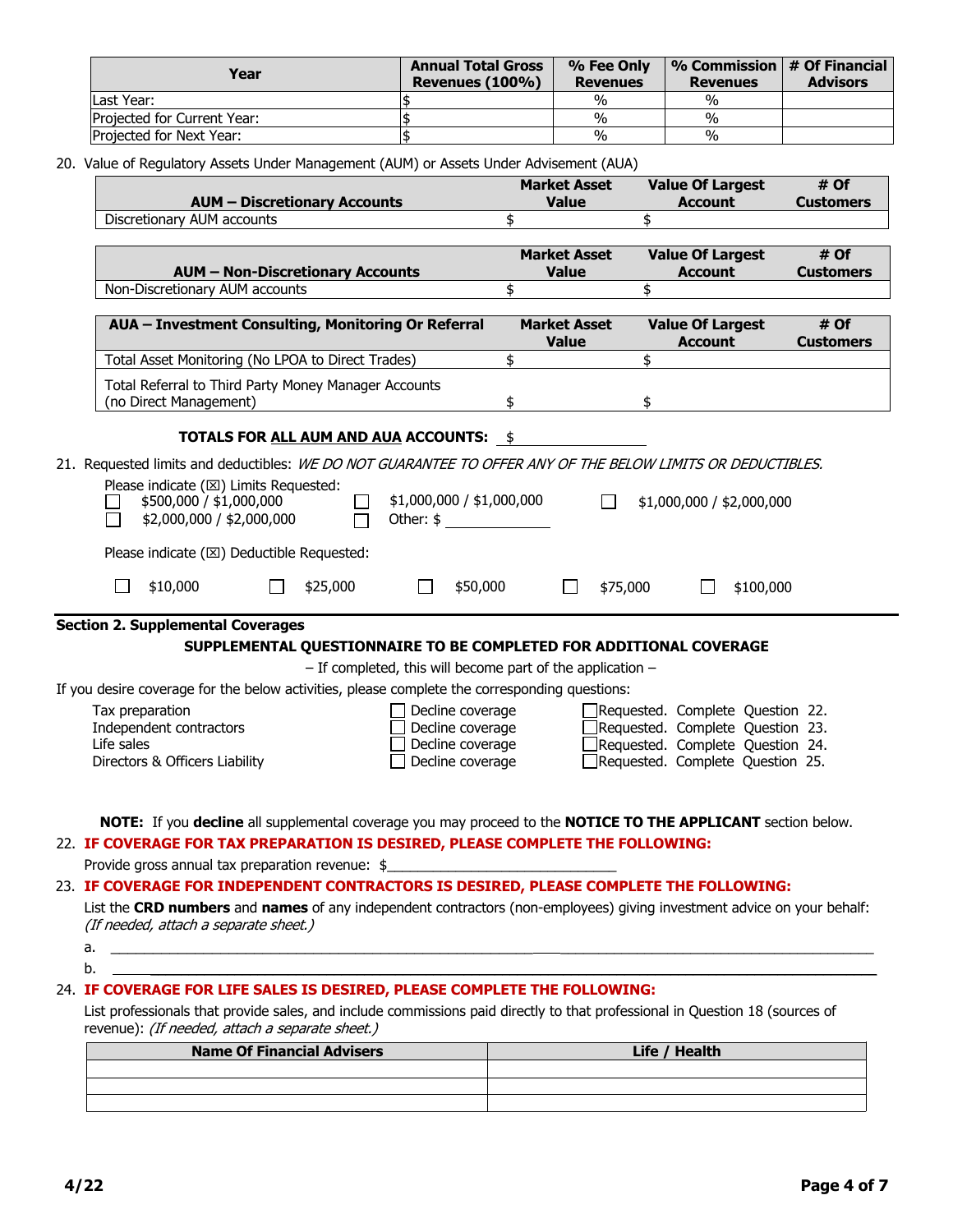#### 25. **IF COVERAGE FOR DIRECTORS & OFFICERS LIABILITY IS DESIRED, PLEASE COMPLETE THE FOLLOWING:**

a. List of entities for which coverage is desired:

| <b>Business Name</b> | <b>Type Of</b><br><b>Operation</b> | <b>Owned By</b> | % Ownership |
|----------------------|------------------------------------|-----------------|-------------|
|                      |                                    |                 |             |
|                      |                                    |                 |             |
|                      |                                    |                 |             |

- b. Organization has been continually operating since:
- c. Stock ownership:
	- (1) Total number of common shares outstanding:
	- (2) Total number of common stock shareholders:
	- (3) Total number of common shares owned by its Directors and Officers (direct and beneficial):

| (4) | List any shareholder(s) owning 5% or more of the common shares directly or beneficially of the applicant: |              |           |  |  |
|-----|-----------------------------------------------------------------------------------------------------------|--------------|-----------|--|--|
|     | <b>Name</b>                                                                                               | <b>Title</b> | Ownership |  |  |
|     |                                                                                                           |              |           |  |  |
|     |                                                                                                           |              |           |  |  |
|     |                                                                                                           |              |           |  |  |

| d. Has the applicant been involved in any actual or proposed merger, acquisition, consolidation, tender offer |                          |
|---------------------------------------------------------------------------------------------------------------|--------------------------|
| or divestment during the past 3 years?                                                                        | $\sqcap$ Yes $\sqcap$ No |

**If yes**, provide details on a separate sheet.

e. Have there been any claims, or are there any claims now pending, against any person proposed for insurance in their capacity as owner, director, officer, partner or trustee of an organization?  $\Box$  Yes  $\Box$  No **If yes**, provide details on a separate sheet.

### **Note: The policy, if issued, will not cover any such prior or pending claims.**

f. Has the Organization or any of its owners, directors, officers, partners or trustees been involved in, charged with, or have any knowledge of any fact or circumstance involving any of the following which may give rise to a claim under the proposed insurance?

| (1) Antitrust, copyright or patent litigation?                                                                                                                      | $\Box$ Yes $\Box$ No |
|---------------------------------------------------------------------------------------------------------------------------------------------------------------------|----------------------|
| (2) Civil action, criminal action or administrative proceeding arising from an alleged or actual violation<br>of any federal or state securities law or regulation? | $\Box$ Yes $\Box$ No |
| (3) Civil action, criminal action or administrative proceeding arising from an alleged or actual violation<br>of any federal or state antitrust or fair trade law?  | $\Box$ Yes $\Box$ No |
| (4) Unfair competition?                                                                                                                                             | $\Box$ Yes $\Box$ No |
| (5) Raiding a competitor's employees?                                                                                                                               | $\Box$ Yes $\Box$ No |
| (6) Representative actions, class actions, or derivative suits?                                                                                                     | $\Box$ Yes $\Box$ No |
| (7) A lawsuit brought by any self-regulatory body or government agency?                                                                                             | $\Box$ Yes $\Box$ No |
| (8) A fine or sanction levied by any self-regulatory body or government agency?                                                                                     | Yes □ No             |

**If yes** to any question asked in  $j.(1) - j.(8)$  above, please provide details on a separate sheet.

### **Note: The policy, if issued, will not cover any claim or action arising from such knowledge, charges, information or involvement.**

#### **NOTICE TO THE APPLICANT – PLEASE READ CAREFULLY**

If we agree to issue a policy, we will rely upon all information contained in the application and the truth and accuracy of the representations contained in the application.

This application warrants that:

- **1.** The statements within and any attachments to the application are true and accurate to your best knowledge and belief, or to the best knowledge and belief of your authorized agent.
- **2.** Neither you nor any other person or organization applying for coverage with us has knowledge of any fact, circumstance or situation which is not disclosed on the application and may result in a claim. Any claim subsequently arising from such a fact, circumstance or situation will not be covered by the proposed insurance.
- **3.** You are applying for coverage on a claims-made and reported basis. You understand that such coverage, if issued, will apply SOLELY AS STATED IN THE POLICY and will potentially cover ONLY THOSE CLAIMS THAT ARE FIRST MADE AGAINST YOU AND REPORTED TO US DURING THE POLICY PERIOD OR EXTENDED REPORTING PERIOD, IF APPLICABLE. The policy, if issued, will have specific provisions detailing claim reporting requirements.
- **4.** We are authorized to make any reasonable inquiries we deem necessary in connection with the application.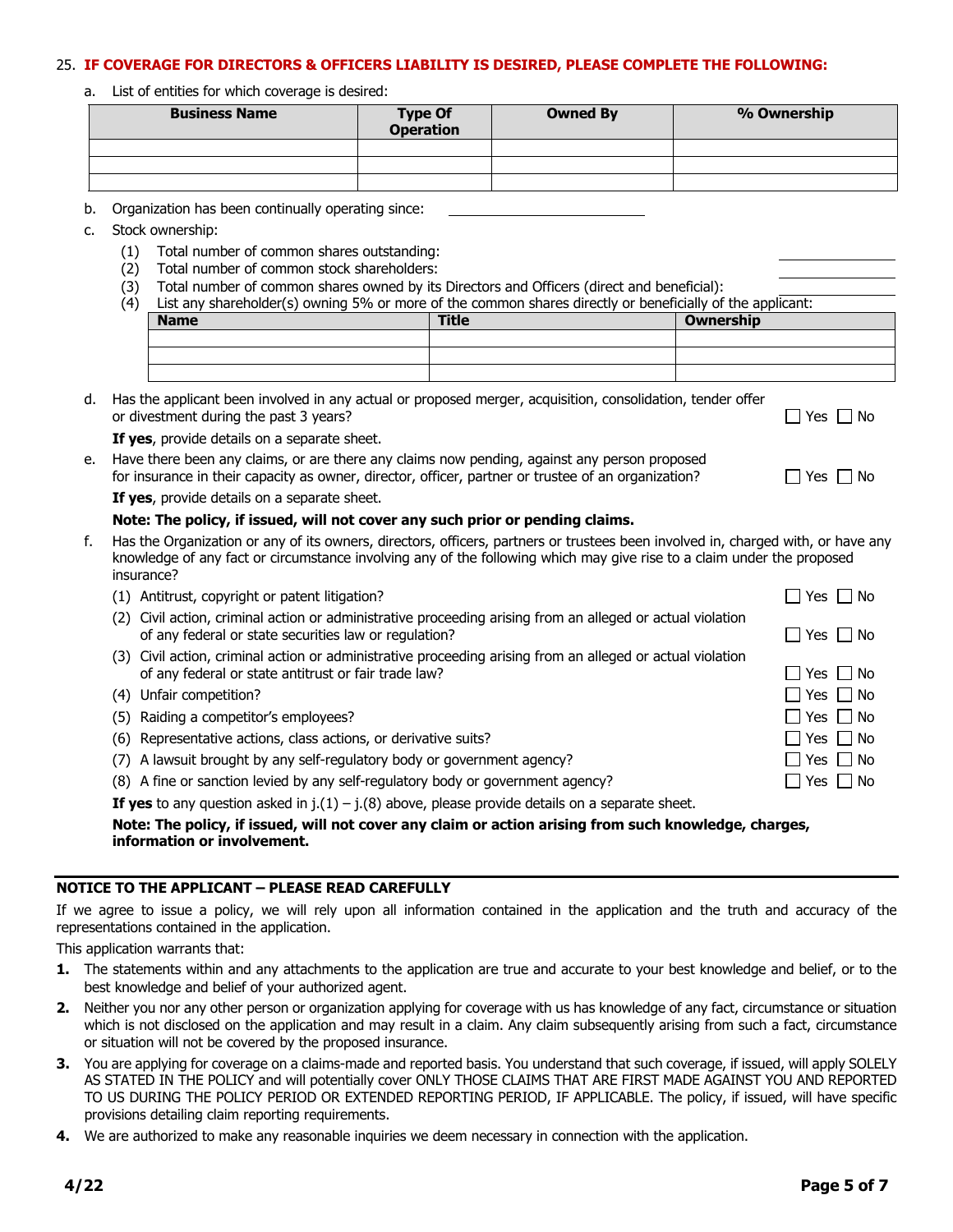**Fraud Warning:** Any person who knowingly and with intent to defraud any Insurance Company or another person files an application for insurance or statement of claim containing any materially false information, or conceals for the purpose of misleading, information concerning any fact material thereto, commits a fraudulent insurance act, which is a crime and subjects the person to criminal and civil penalties. (Not applicable in AL, AR, CO, DC, FL, KS, KY, LA, MD, ME, MN, NJ, NM, NY, OH, OK, OR, PA, RI, TN, VA, VT, WA, and WV) (Insurance benefits may also be denied in LA, ME, TN, and VA.)

# **STATE FRAUD STATEMENTS**

# **Applicable in AL, AR, DC, LA, MD, NM, RI and WV**

Any person who knowingly (or willfully)\* presents a false or fraudulent claim for payment of a loss or benefit or knowingly (or willfully)\* presents false information in an application for insurance is guilty of a crime and may be subject to fines and confinement in prison. \*Applies in MD Only.

## **Applicable in CO**

It is unlawful to knowingly provide false, incomplete, or misleading facts or information to an insurance company for the purpose of defrauding or attempting to defraud the company. Penalties may include imprisonment, fines, denial of insurance and civil damages. Any insurance company or agent of an insurance company who knowingly provides false, incomplete, or misleading facts or information to a policyholder or claimant for the purpose of defrauding or attempting to defraud the policyholder or claimant with regard to a settlement or award payable from insurance proceeds shall be reported to the Colorado Division of Insurance within the Department of Regulatory Agencies.

## **Applicable in FL and OK**

Any person who knowingly and with intent to injure, defraud, or deceive any insurer files a statement of claim or an application containing any false, incomplete, or misleading information is guilty of a felony (of the third degree)\*. \*Applies in FL Only.

### **Applicable in KS**

Any person who, knowingly and with intent to defraud, presents, causes to be presented or prepares with knowledge or belief that it will be presented to or by an insurer, purported insurer, broker or any agent thereof, any written, electronic, electronic impulse, facsimile, magnetic, oral, or telephonic communication or statement as part of, or in support of, an application for the issuance of, or the rating of an insurance policy for personal or commercial insurance, or a claim for payment or other benefit pursuant to an insurance policy for commercial or personal insurance which such person knows to contain materially false information concerning any fact material thereto; or conceals, for the purpose of misleading, information concerning any fact material thereto commits a fraudulent insurance act.

### **Applicable in KY, NY, OH and PA**

Any person who knowingly and with intent to defraud any insurance company or other person files an application for insurance or statement of claim containing any materially false information or conceals for the purpose of misleading, information concerning any fact material thereto commits a fraudulent insurance act, which is a crime and subjects such person to criminal and civil penalties (not to exceed five thousand dollars and the stated value of the claim for each such violation)\*. \*Applies in NY Only.

## **Applicable in ME, TN, VA and WA**

It is a crime to knowingly provide false, incomplete or misleading information to an insurance company for the purpose of defrauding the company. Penalties (may)\* include imprisonment, fines and denial of insurance benefits. \*Applies in ME only.

### **Applicable in MN**

A person who files a claim with intent to defraud or helps commit a fraud against an insurer is guilty of a crime.

### **Applicable in NJ**

Any person who includes any false or misleading information on an application for an insurance policy is subject to criminal and civil penalties.

## **Applicable in OR**

Any person who knowingly and with intent to defraud or solicit another to defraud the insurer by submitting an application containing a false statement as to any material fact may be violating state law.

### **Applicable in VT**

Any person who knowingly presents a false statement in an application for insurance may be guilty of a criminal offense and subject to penalties under state law.

### **WARRANTY**

By signing this application, you warrant that:

- **1.** You understand and accept the items shown in this application;
- **2.** You authorize any prior insurer of yours to release claim information to us;
- **3.** You hereby agree to notify us of any change to facts presented in the application between the date of application and the effective date of coverage; and